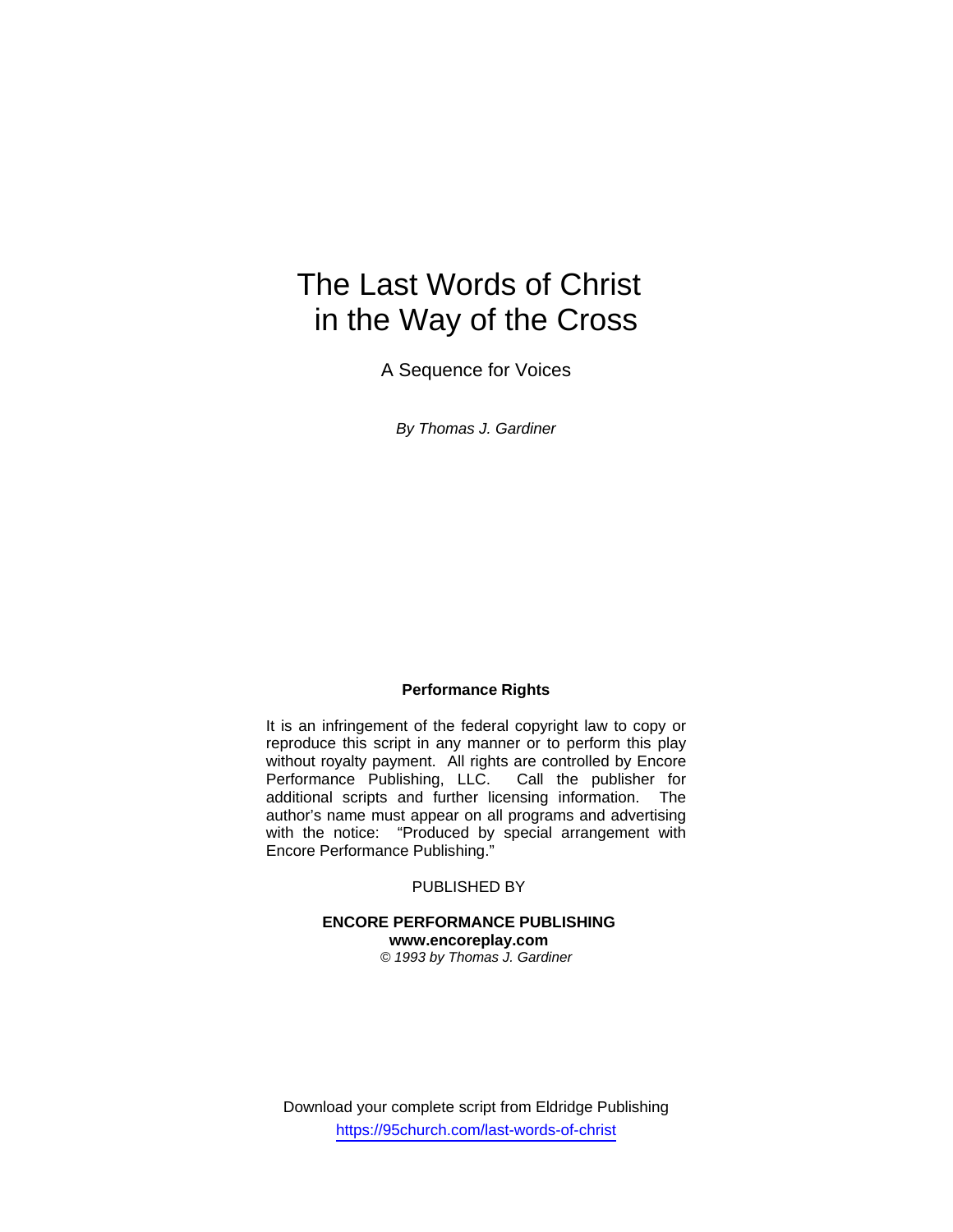*The Last Words of Christ in the Way of the Cross - 2 -* 

#### **DEDICATION** *For Anne*

#### **STORY OF THE PLAY**

The 14 Stations of the Cross are brilliantly re-interpreted for modern audiences. Each Station is written to be whole in and of itself, and thus different Stations may or may not be used in each production. The goal of this play is to *"Help us to share in the Passion of our Savior, to sense how those twisted streets of Jerusalem run through the streets of Los Angeles and Calcutta. To intuit how the wood that made the cross may buttress the fragile walls of our own homes, to feel how the steel that made the nails may make bullets and bayonets. To teach us to somehow make sense of our suffering, the way You make the suffering of Our Lord meaningful. To put our lives and ourselves together the way You put those sacred events together."* This work has been praised by clergy and performed in churches around the country. A man and a woman are the minimum cast; if more speakers are available, the parts should be distributed appropriately, changing at each station. About 30 minutes if performed in its entirety.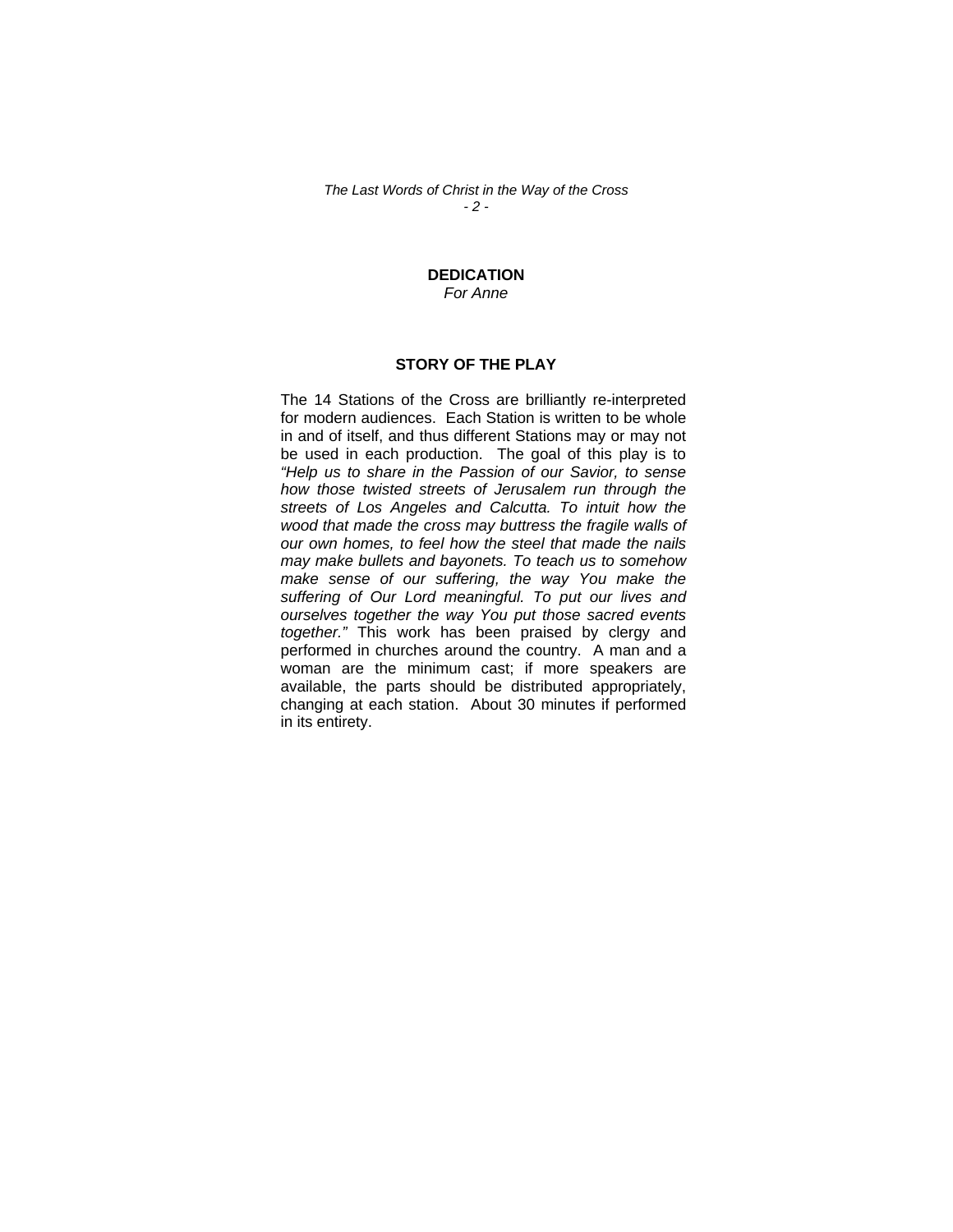#### **THE LAST WORDS OF CHRIST IN THE WAY OF THE CROSS**

*(The room or auditorium is darkened, except for the LIGHTS on the lecterns in front of the room or at the edge of the stage. The SPEAKERS enter and take their places at the lecterns. A man and a woman are the minimum cast; if more speakers are available, the parts should be distributed appropriately, changing at each station. "All" refers to all the men and women in the cast, who should speak those lines in unison.)* 

WOMAN: O Holy Spirit, You whose enveloping wings Embrace the outermost edges of the universe And touch the innermost center of our selves With gentle understanding, hear our prayer.

MAN: You are the Meaning under all the meanings We hear in words or read in the world's events.

WOMAN: Help us to share in the Passion of our Savior,

MAN: To sense how those twisted streets of Jerusalem Run through the streets of New York and Los Angeles, Calcutta and Sarajevo, Berlin and Paris and Rio,

WOMAN: To intuit how the wood that made the cross May buttress the fragile walls of our own homes, To feel how the steel that made the nails

May make bullets and switchblades, bayonets and bombs,

MAN: To guess how the Roman administrator Pilate May reappear an administrator anywhere When we disregard Your guidance;

ALL: And to confess

That part of us was in the crowd that rejected You, That let You be led away.

WOMAN: Dear Holy Spirit,

Teach us to somehow make sense of our suffering, The way You make the suffering of Our Lord Meaningful, to put our lives and ourselves together The way You put those sacred events together,

ALL: And to make Our Lord's reunion with His Father And with us, His chastened followers, a joyful one.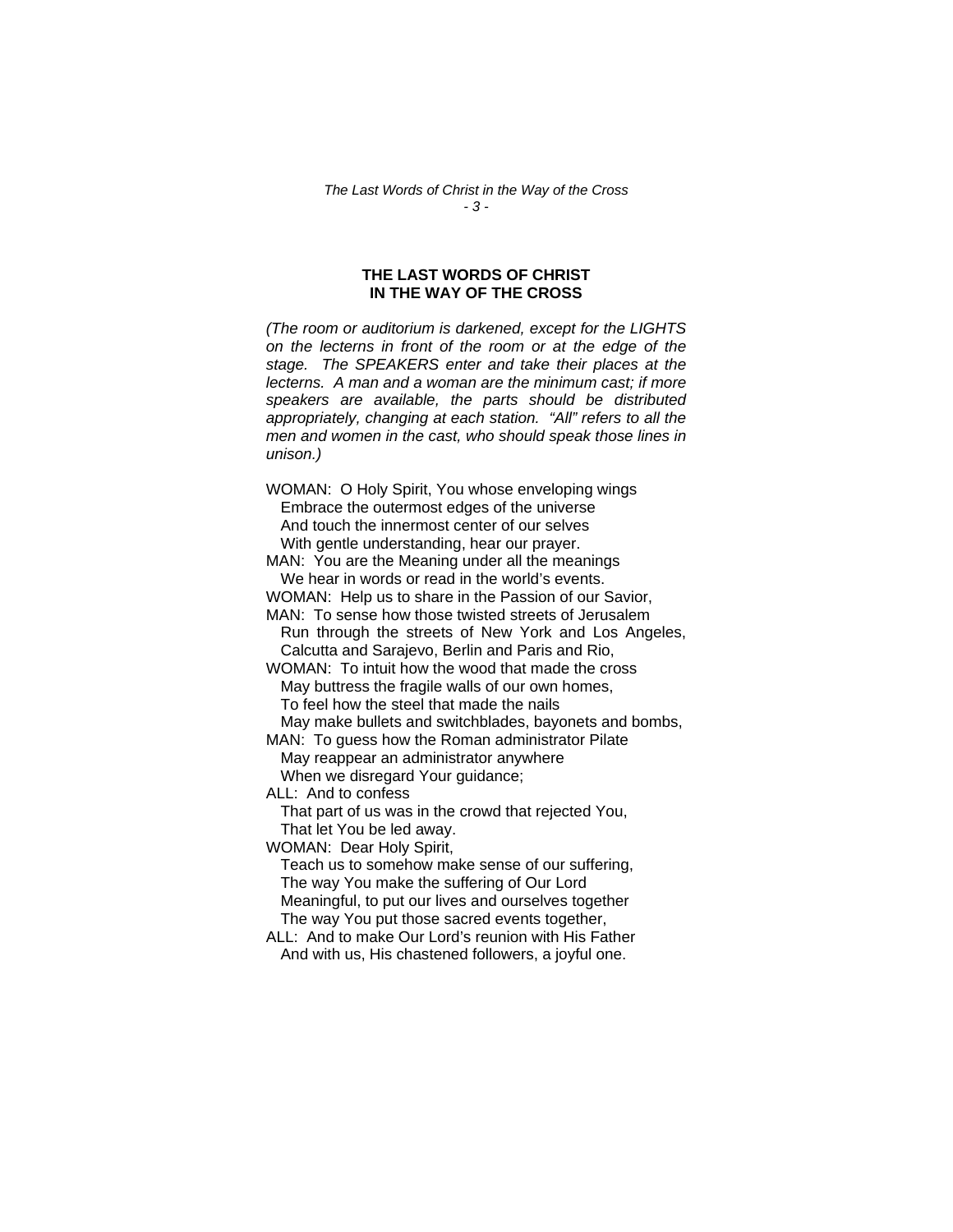### **FIRST STATION**

| WOMAN: The First Station: Jesus is condemned to death.         |
|----------------------------------------------------------------|
| MAN: She got pale and faint coming from the abortion clinic,   |
| Big beads of cold sweat strung across her forehead.            |
| I knew the place was private, first-rate doctors,              |
| And what else should she do, raise an unwanted child?          |
| WOMAN: I'll be okay, she said, lying down.                     |
| MAN: It's not as if I left her there to die. (Pause.)          |
| WOMAN: The prison is really crowded, the place is filthy,      |
| But at least they guarantee them three meals a day.            |
| They're not running rehabilitation programs,                   |
| But I said I'd visit him, if I can find the time.              |
| It's much too far to travel very often,                        |
| But it's not as if I left him there to die. (Pause.)           |
| MAN: She had what they called "an identity crisis" in college, |
| And after she flunked all her courses they sent her home.      |
| She didn't keep herself clean and she ate like an animal.      |
| She spent all her time just sitting in her room.               |
| The mental hospital is not very pretty,                        |
| But it's not as if I left her there to die.                    |
| WOMAN: When he got fired the last time, that was it.           |
| I don't care if it wasn't his fault or not.                    |
| I know what the Church says about divorce,                     |
| But I have my own career to think of, too.                     |
| He may have been depressed when I left before,                 |
| But it's not as if I left him there to die.                    |
| MAN: The doctor said it wasn't a normal baby,                  |
| But she never even began to develop normally.                  |
| Just walking in the street with her was embarrassing,          |
| And talking to her was a waste of time.                        |
| The institution's no paradise I suppose,                       |
| But it's not as if I left her there to die.                    |
| WOMAN: Pop could still shop for himself and visit his          |
| cronies                                                        |
| And managed to keep himself in pretty good health.             |
| It's just that he seemed to get in everyone's way.             |

In the nursing home there'll be people his own age.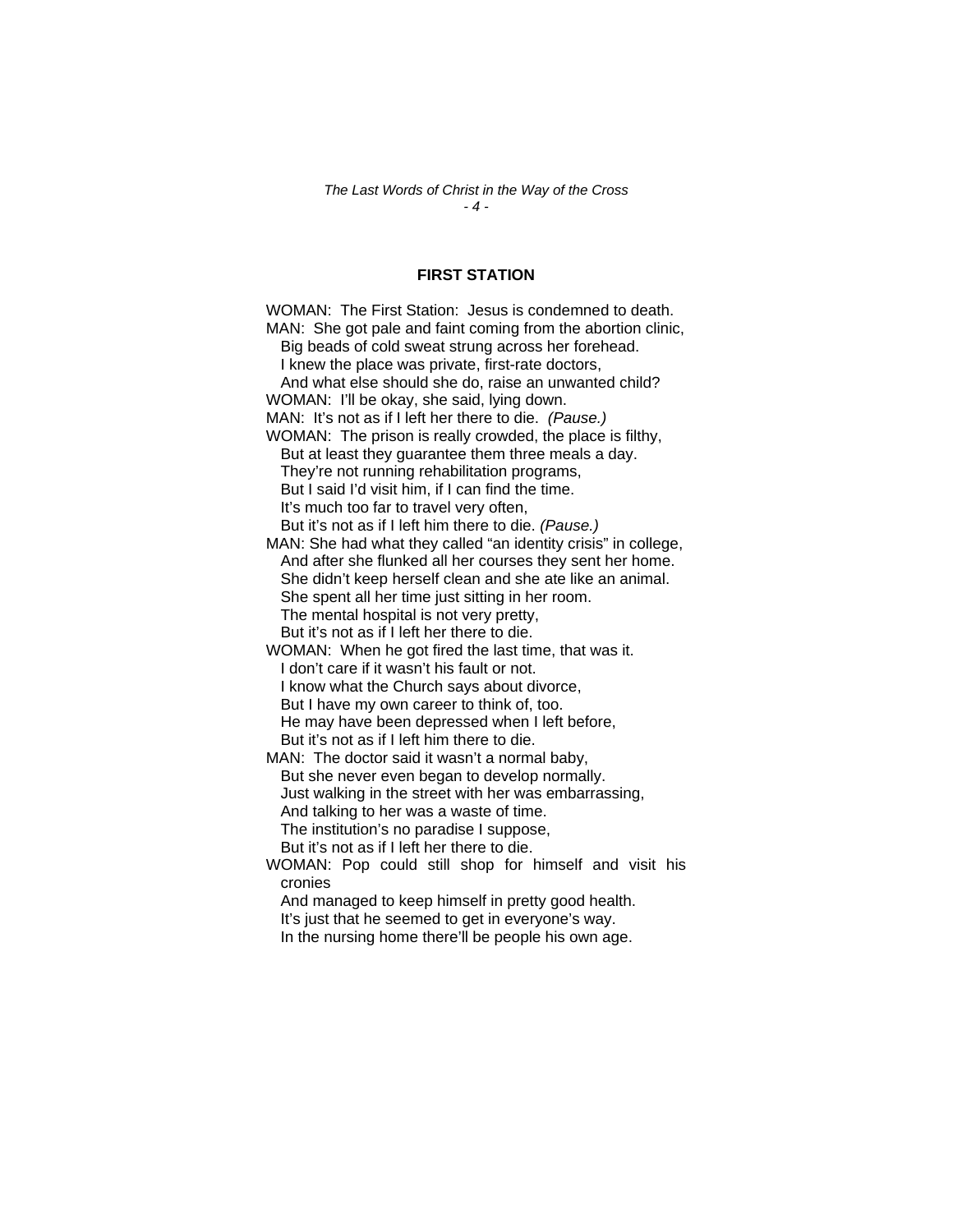*The Last Words of Christ in the Way of the Cross - 5 -* 

WOMAN: *(Cont'd.)* It may not be the nicest place in the world

But it's not as if I left him there to die.

MAN: We warned Jesus about provoking the politicians, Annoying the army, and insulting the doctors and lawyers. When he took on the rabbis we knew they'd get revenge. We stuck out our necks for him in a few conversations, But how far can you go to defend a fanatic? It's not as if we left him there to die.

WOMAN: It's not "as if."

ALL: We left Him there to die.

#### **SECOND STATION**

WOMAN: The Second Station: Jesus takes up His cross. MAN: That tree's good Solid wood Joseph said, Cut it down, Drag it 'round To the shed. Lop the limbs, Peel and trim All the bark; Leave the trunk Like the chest, Clean and stark. To make wood For our good Trees must die Like the lamb So that all May survive, So that we From this tree Can make planks For a house, Wood for fires.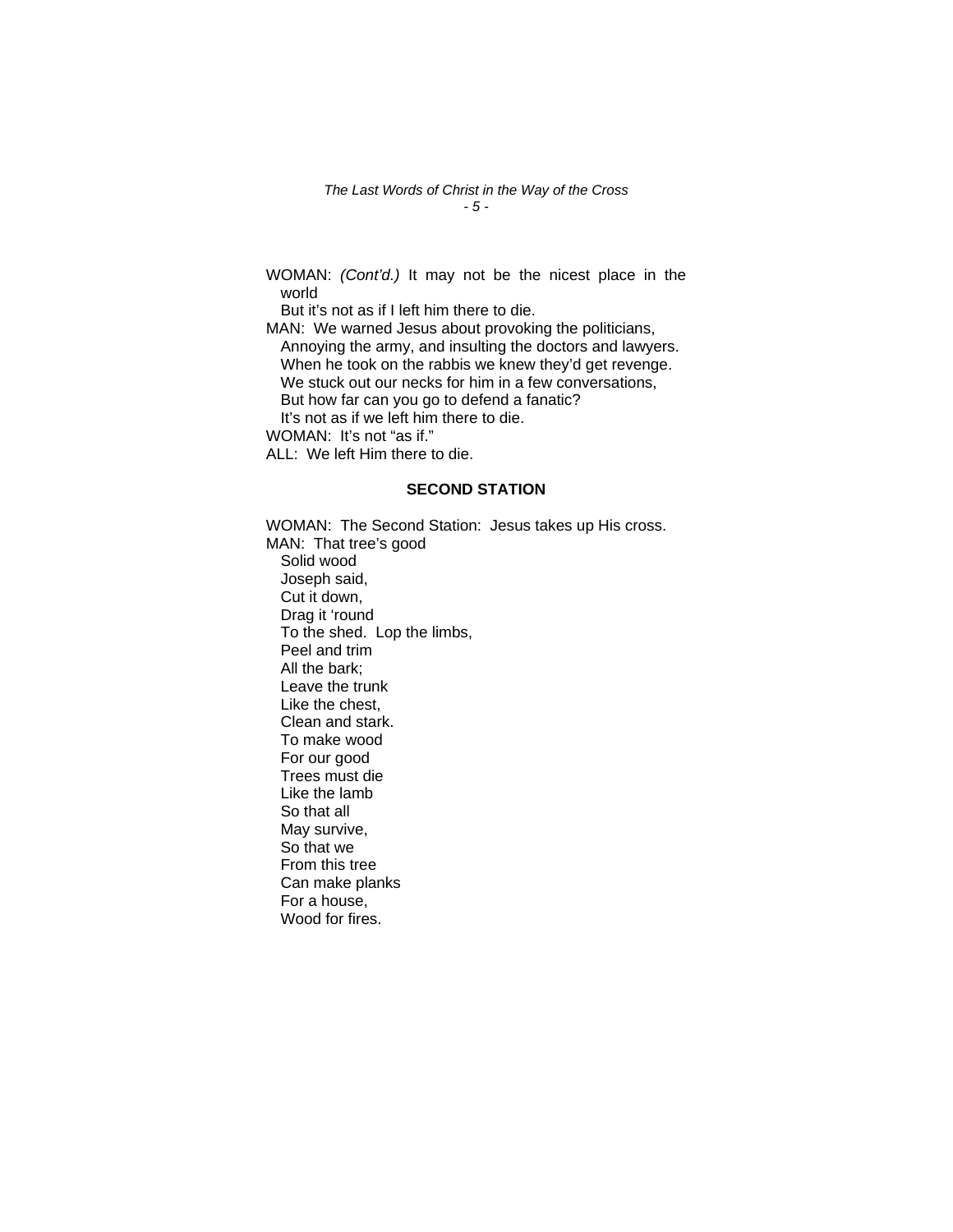*The Last Words of Christ in the Way of the Cross - 6 -* 

ALL: We give thanks For the tree And the lamb, For the ram In place of Isaac, For our father Abraham. MAN: When our God Made the stars, Made the earth, He made all As a test Of our worth, He made even This tree Tall and bare Stretching out Empty arms In the air, Reaching down Hungry roots In the dry Sandy soil Of our questioning Why. ALL: In the dry Desert wastes Wondering why Our just God Lets the just Man Die.

*(Pause.)*

MAN: Miriam! Come and see How the boy Handles wood! With what joy He lifts up the big planks....